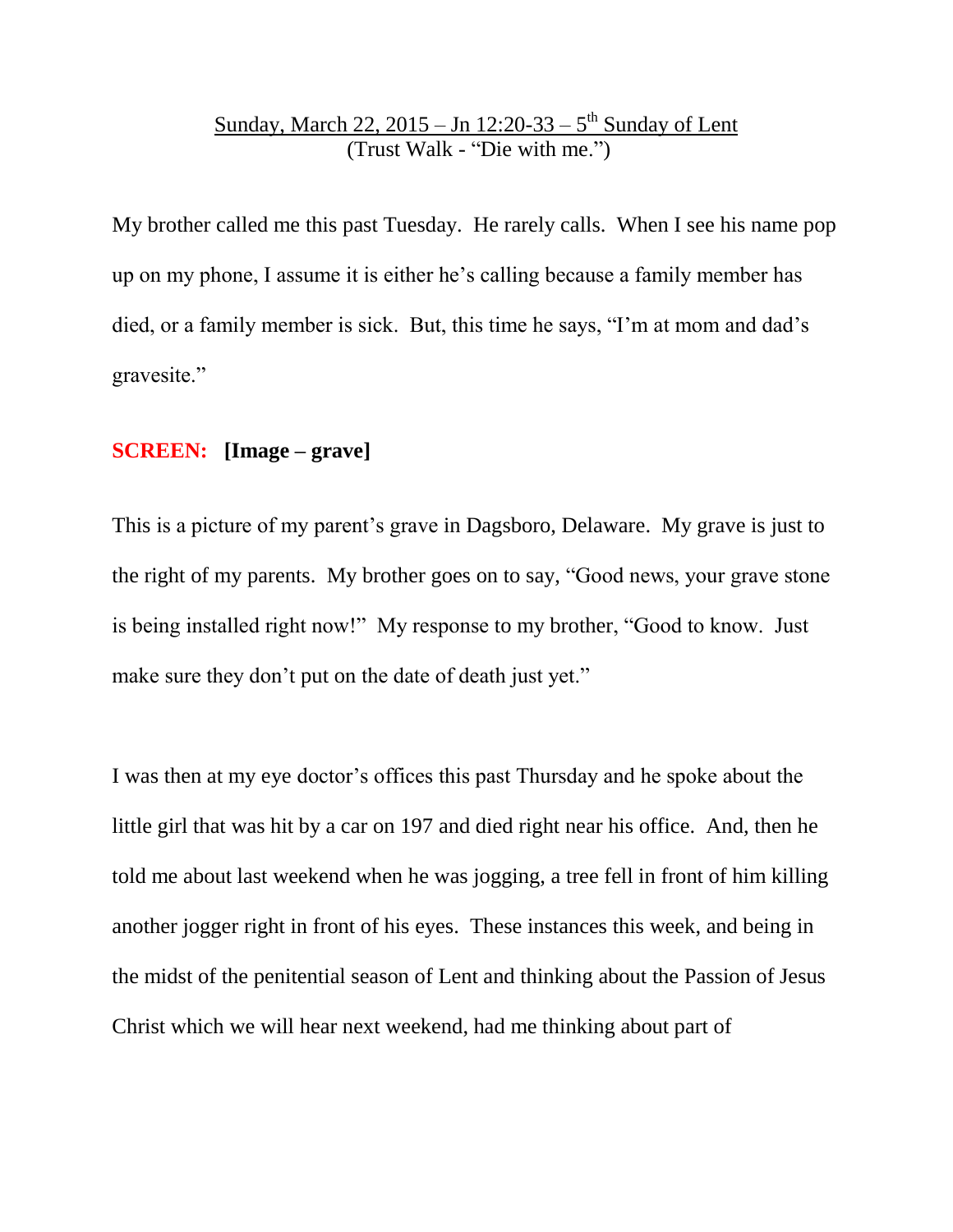experiencing Lent is to help us refocus on our journey of faith, and refocus on how to be living today in this life as we journey towards our eternal life with the Lord.

## **SCREEN: Trust Walk [main message screen]**

Today we celebrate the  $5<sup>th</sup>$  Sunday of Lent with one week until we enter Holy Week, and two weeks until we celebrate the Resurrection of our Lord at Easter. We continue today with our message series called *Trust Walk*. We are reflecting on that our Lord is calling us to walk with him in trust. A *Trust Walk* with our Lord is trusting him to lead us where we are meant to go and being open and willing to make that walk as his disciples. The past four weeks we reflected on that we walk with Christ, we trust in Christ, we endure with Christ, and we are called to love like Christ. Today, we are reflecting on that we are called to…

#### **SCREEN: Die with me**

...*Die with Christ!* This past Thursday in teaching the 2<sup>nd</sup> graders in our school, in discussing today's Gospel, I asked what it means to *die with Christ*? I got a lot of confused faces looking at me at first, but one student responded, "that means to live like him." Another student said, "It's when we live our faith." Today we reflect on that we are called to *die with Christ.* That is, we are called in our journey of faith as his disciples, to give our very lives, in all that we say and do, for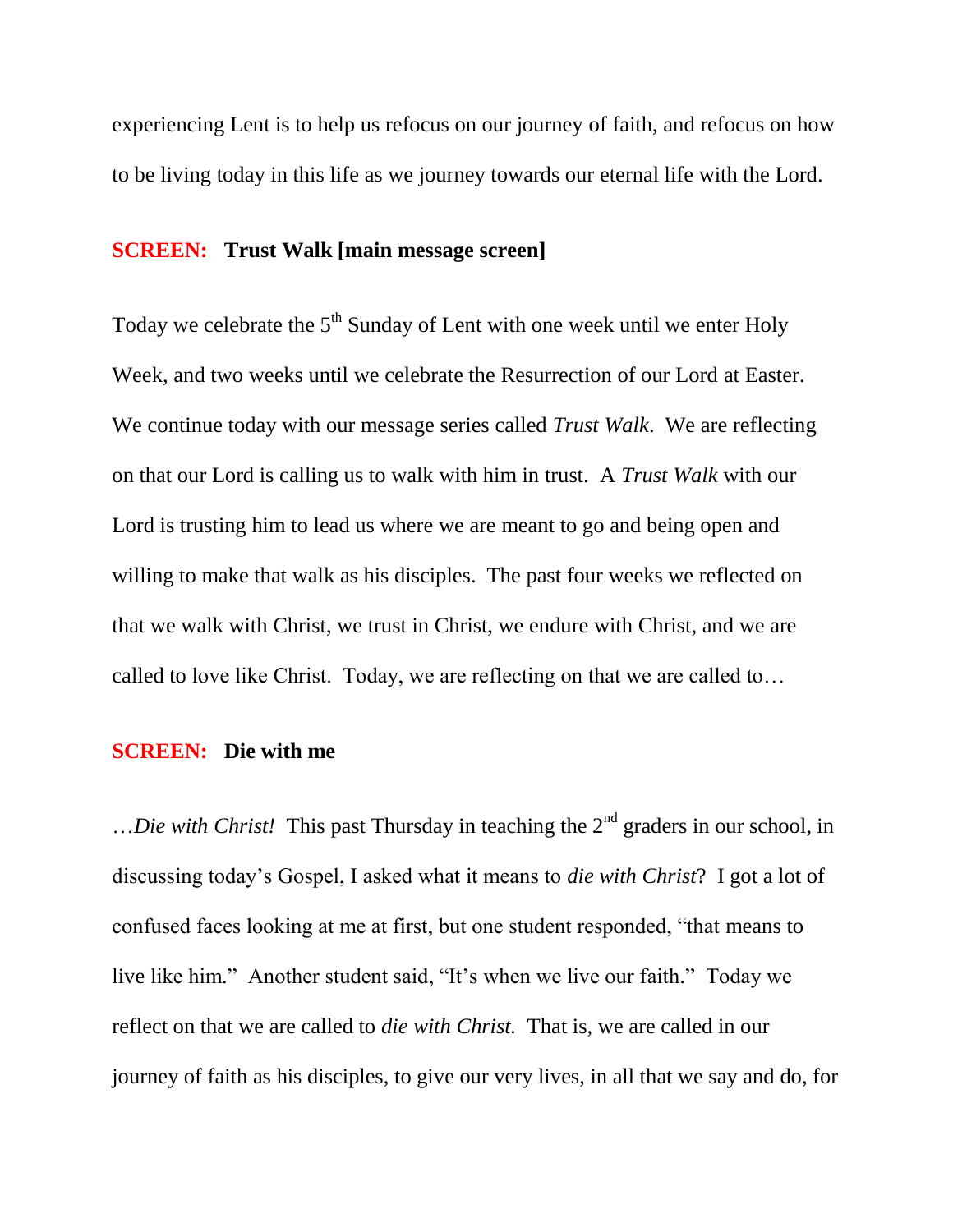him. To live God's will in our lives. Let us take a few minutes to reflect on today's Scripture readings and how they help us understand how our lives are meant to be lived for our Lord.

Before we are even conceived in the womb or born, each of us already are part of God's plan. In my theological studies at Catholic University, we often talked about how God's law is written on our hearts. We hear this in today's  $1<sup>st</sup>$  reading from the Old Testament when our Lord says…

### **SCREEN: "I will place my law within them and write it upon their hearts."**

…*"I will place my law within them and write it upon their hearts."* Have you ever been around children and they talk about God and you have no idea where they learned what they are saying? I have a good friend, who claims she is an atheist, and whose child had practically no exposure to religion. When her child was just a few years old, he started asking about God. He started talking about angels. She would call me asking "where is he getting this from?" Or, sometimes when I'm teaching the young children in our school, they will respond with something so much more profound and insightful about faith that most adults would never come up with. Our faith and belief in God, and God's love, is truly written on our hearts. But, it is up to us to accept it, receive this gift into our lives, and then live it. This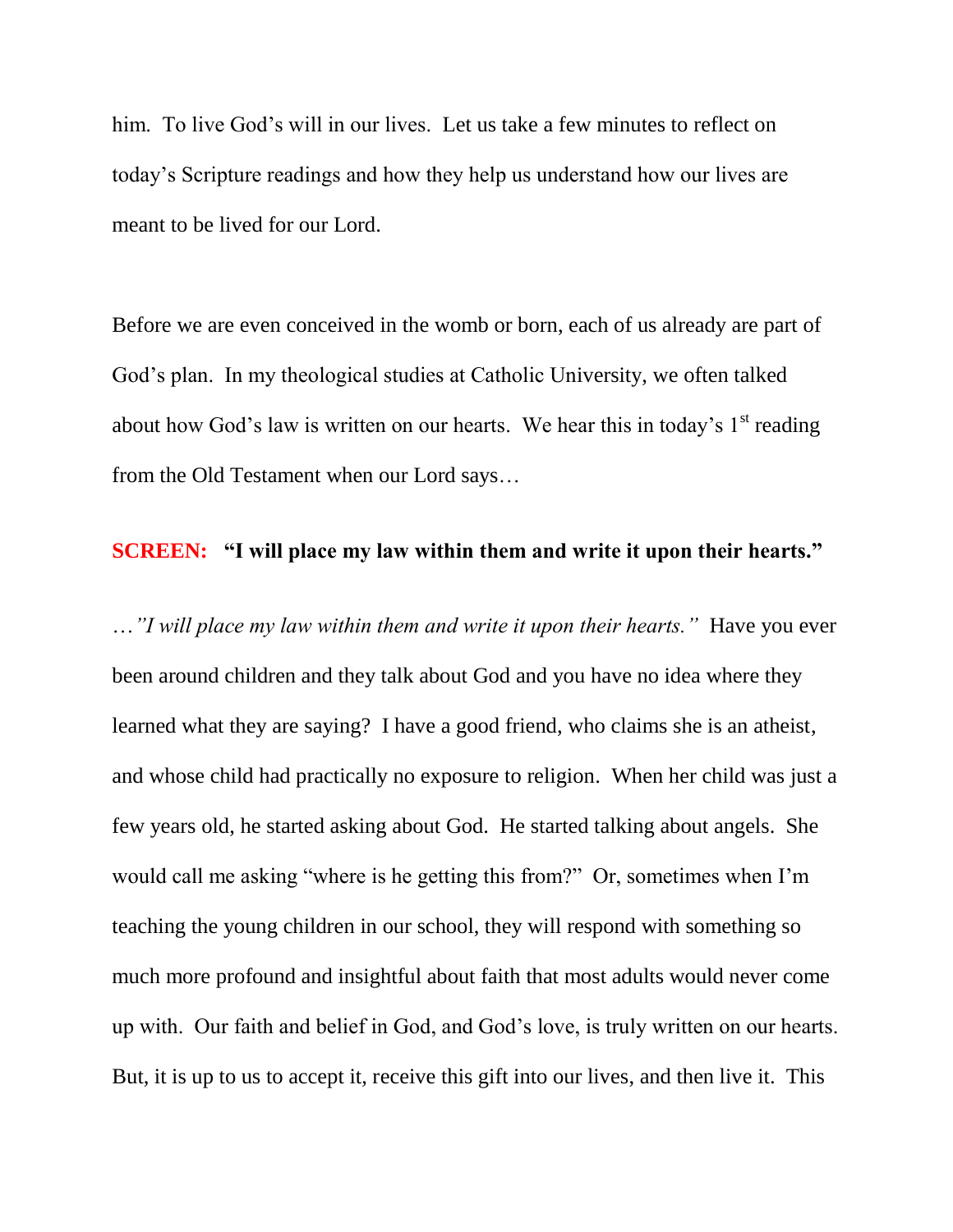is not new to us here. I do not think you would be here if you didn't known within your heart and soul that our Lord is a part of you. So, how does this help us reflect upon how we are called to *die with Christ?* Let us look at today's Gospel that tells us what Jesus Christ was beginning to experience before he would be handed over to begin his journey to die for us.

Today's Gospel foreshadows the death in which Jesus knew he would experience. A death that would follow after he would be betrayed, persecuted, beaten and ridiculed before the very people he was helping in this world. We hear him cry out in today's Gospel…

### **SCREEN:** *"I am troubled now. Yet what should I say? 'Father, save me from this hour?'"*

…*"I am troubled now. Yet what should I say? 'Father, save me from this hour?'"*  We see the very human side of Jesus. This sounds so familiar to when Jesus will cry out again in agony in the…

#### **SCREEN: [Image – Jesus in Garden of Gethsemane]**

*…Garden of Gethsemane.* These moments of Jesus' humanness in the Bible are some of my favorite passages. I think it is because we can so easily connect with him in these moments. We can understand our needs at times to cry out to God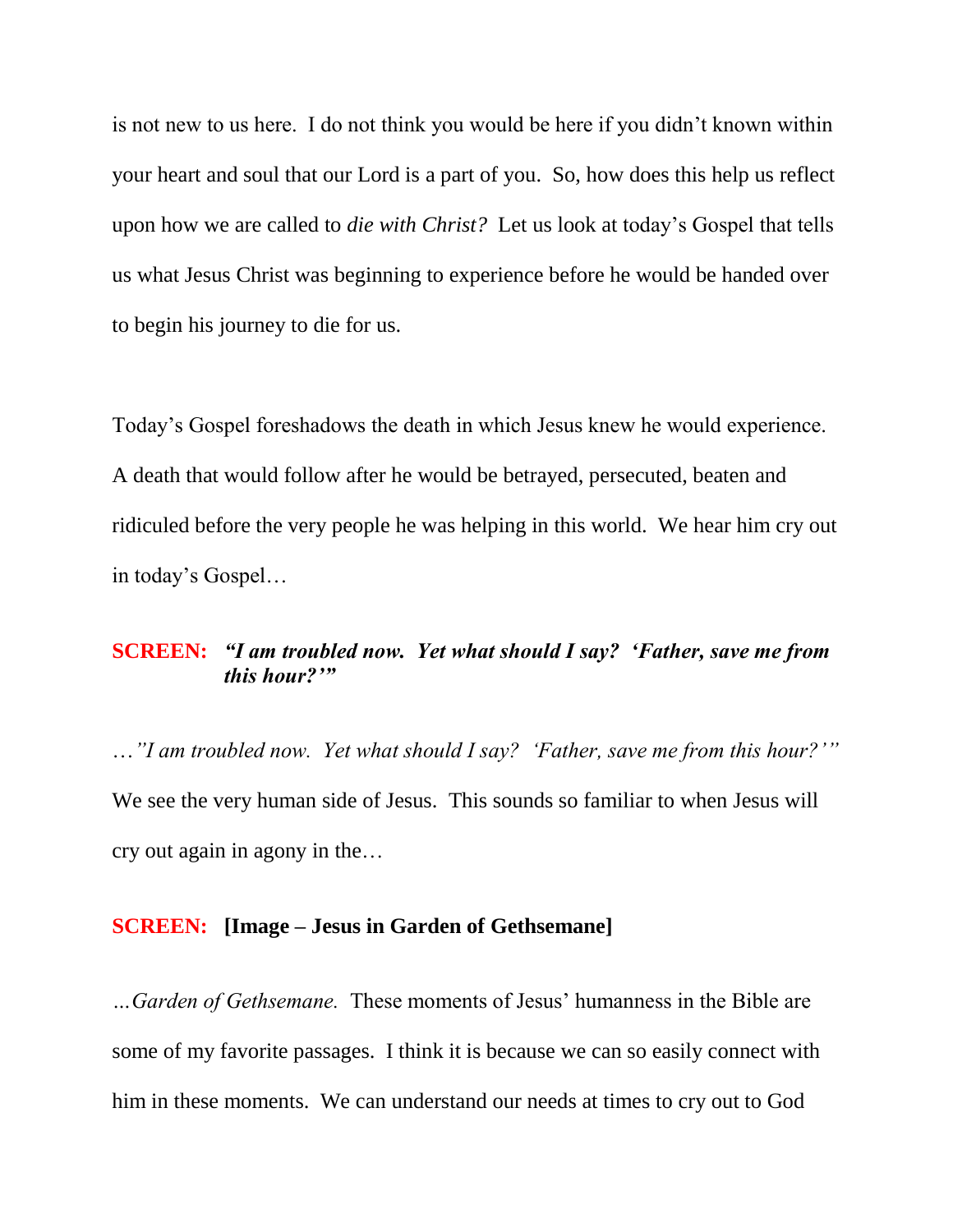wanting to be saved from the moments of difficulties and challenges in our lives that we are meant to go through. But, Jesus shows us here, as he will show us in the Garden of Gethsemane, even in his moments of agony, he will follow his Father's will. Jesus says…

## **SCREEN:** *"But it was for this purpose that I came to this hour. Father, glorify your name."*

*"But it was for this purpose that I came to this hour. Father, glorify your name."*  Jesus will glorify his Father's name by giving of himself freely to the will of God. And by his example, he shows us how to live.

After Jesus' resurrection and the Apostles started to evangelize and spread the Christian faith, the disciples of that time expected their hour, their end of life, would come soon. They lived their faith preparing to die. But, as history has shown us and the Bibles tells us, we '*know neither the day nor the hour'* when the end of our lives, and the end of this world, will come. We can become complacent. But, today's Scripture readings, and the meaning of journeying through Lent, is to prompt us and ask ourselves, 'are we prepared to die today?' That is, 'are we living our lives of faith the way we need to be living in order to be prepared to meet our Lord if we were called from this world today?' Simply put, we need to…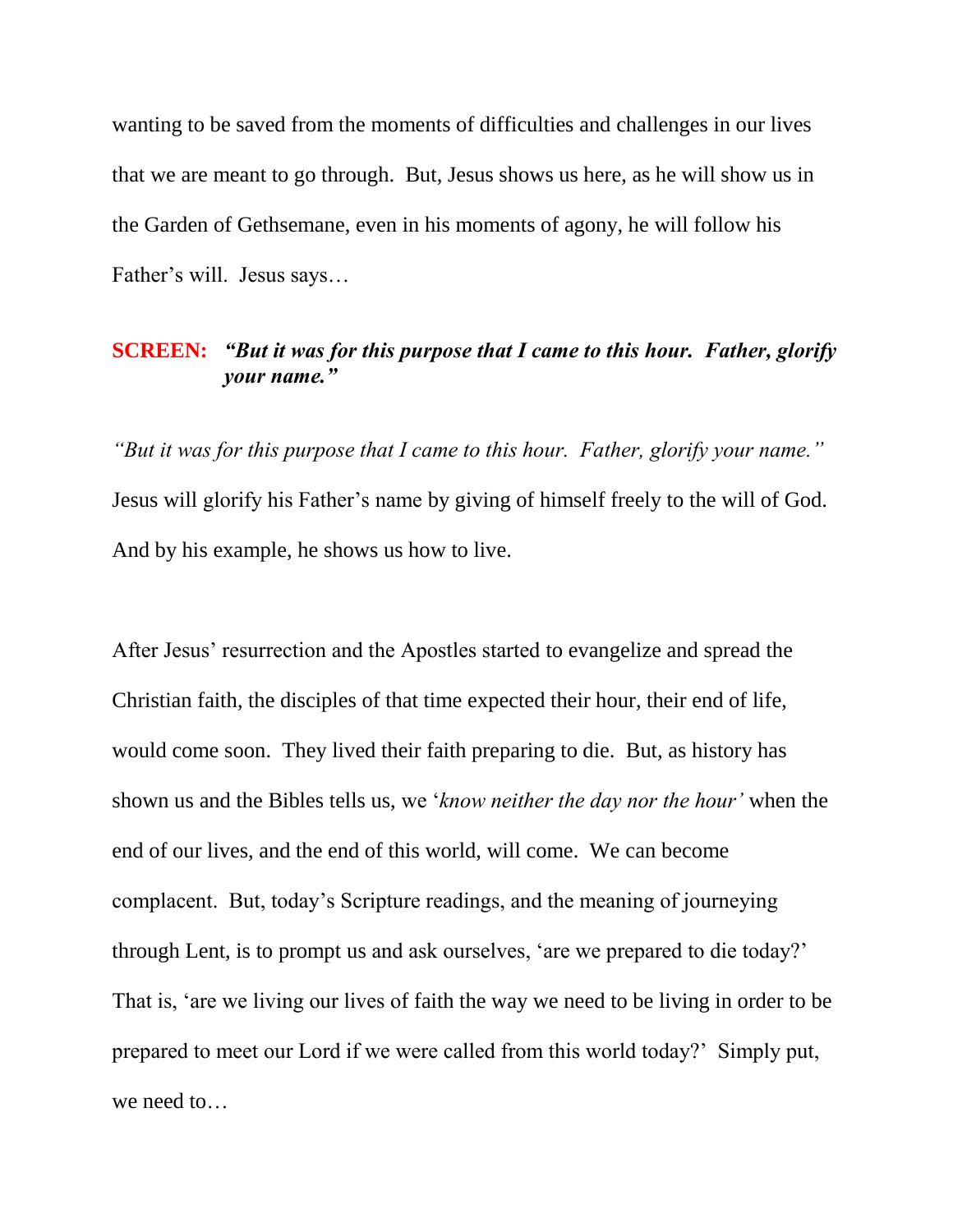#### **SCREEN: Die to self**

*Die to self.* Our own selfish desires, our own selfish plans, must make way for God's desires, God's plans to take hold in our lives and become the life we are meant to live. That is, to realize in our lives the *Trust Walk* with Christ that is meant for each of us to walk.

If we are committed to living our faith and following that *Trust Walk* with Christ, then we can say…

# **SCREEN:** *"The hour has come…"*

*"The hour has come…"* The hour is now in our life. With these next seven days of Lent before we celebrate the Passion of Jesus Christ and enter into Holy Week, let us recommit ourselves to a life of prayer, sacrifice and self-denial during this Lenten season. Here are some suggestions of what you might consider doing this week:

For prayer:

- Attend daily Mass here, or near your work or school
- Get to church a little early or stay a few minutes after Mass to pray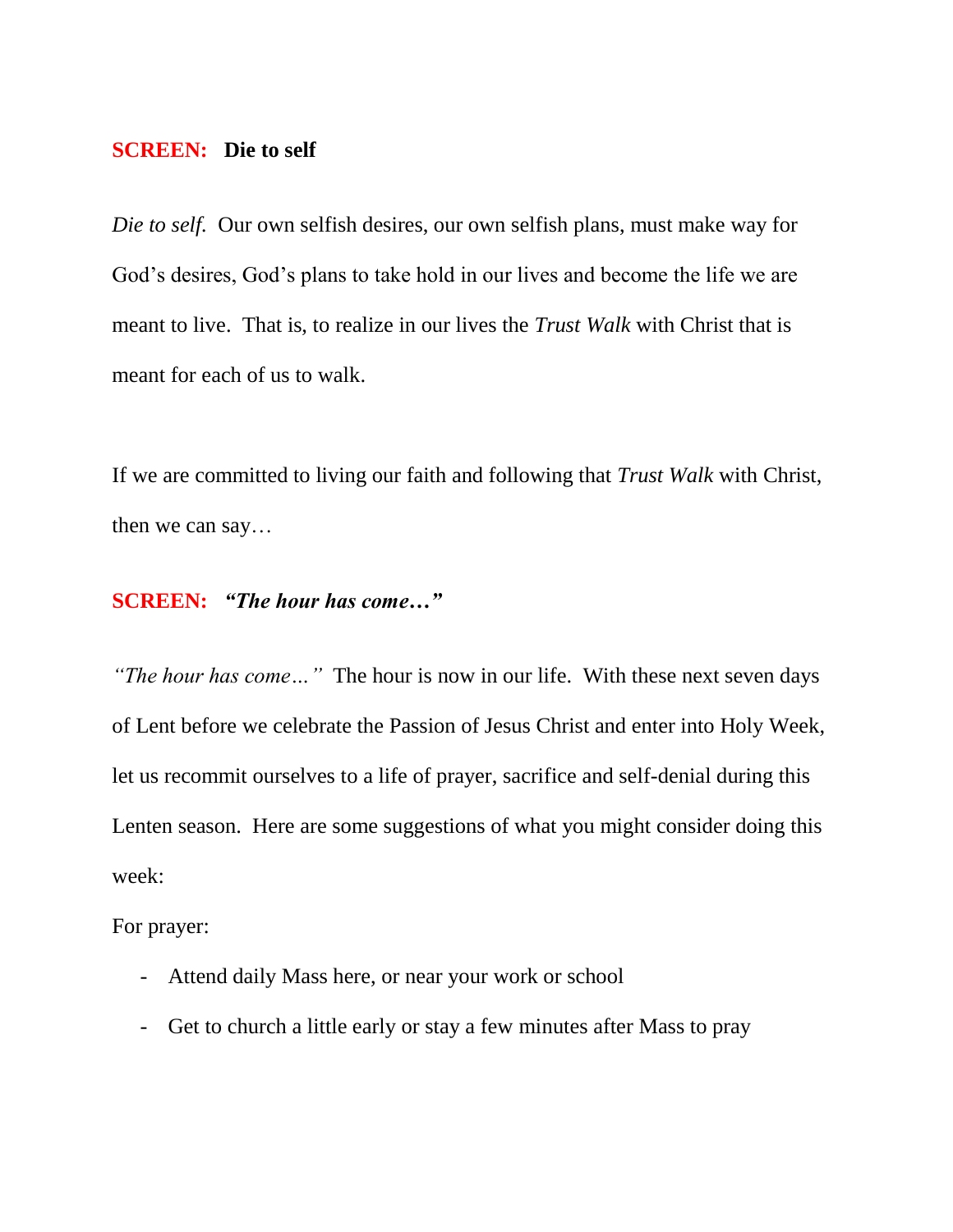- Pray a few decades of the Rosary, such as on your way to work, school or the store
- Open the Bible and pray with some Scripture
- Receive the Sacrament of Reconciliation This Thursday at 7 pm and next Saturday at 4 pm, both Fr. Mike and I will be available here in the church to hear Confessions
- Pray the Stations of the Cross We have more St. Pius' Stations booklets available this weekend on the tables at the doors of the church

As to Sacrifice and Self-Denial:

- Fast by skipping a meal one day
- Give up using your electronic devices for a day, or at least an hour or two
- Give up watching a favorite TV show one night
- And, with this extra time, do something constructive in service to others:
	- o Visit a neighbor or friend
	- o Renew an old friendship by writing a letter or making a phone call
	- o Do some spring cleaning by gathering clothes to donate to those in need
	- o Bring in canned good for the Sharing Pantry
	- o Help with SOME, our archdiocesan soup kitchen in DC that our parishioners serve at twice a month